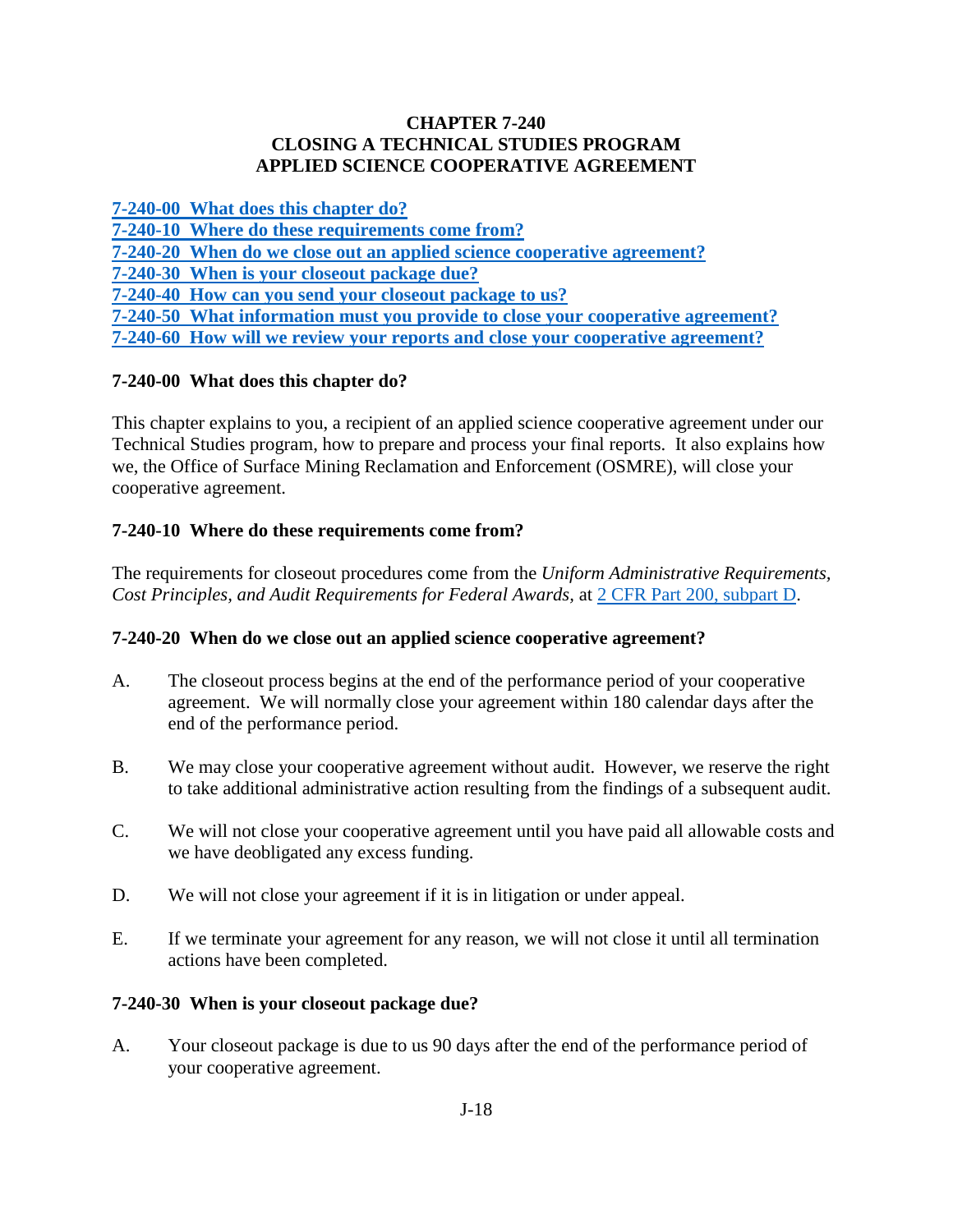B. However, you may send us a written request with justification for an extension of the due date. If we approve your request, we may require you to submit interim performance and financial reports.

### <span id="page-1-0"></span>**7-240-40 How can you send your closeout package to us?**

You may send us your closeout package by e-mail or by regular mail.

### <span id="page-1-1"></span>**7-240-50 What information must you provide to close your cooperative agreement?**

Your closeout package must include the following information.

- A. Final Federal Financial Report, on the [SF 425](http://www.whitehouse.gov/sites/default/files/omb/grants/approved_forms/SF-425.pdf) form, as described in [Chapter 7-230.](https://www.osmre.gov/lrg/fam/7-230.pdf)
- B. Final narrative performance report, on the optional [OSMRE 51](http://www.osmre.gov/resources/forms/OSM51.pdf) form or plain paper, as described in [Chapter 7-230.](https://www.osmre.gov/lrg/fam/7-230.pdf)
- C. You must include all project deliverables. Project deliverables are unique to each award. They may include a final technical report, information for a fact sheet, electronic presentations, workshop presentations, peer-reviewed papers, and technical conference presentations. We may provide formats which you must follow for your deliverable reports.
- D. Report of Government Property, if you acquired or held any property under this cooperative agreement. Use the Tangible Personal Property Report [\(SF-428\)](https://www.whitehouse.gov/sites/default/files/omb/grants/approved_forms/sf-428.pdf) that allows for any inventory format acceptable to our awarding office. If we provide any Federally owned property to you under this cooperative agreement, list it in your inventory separately from grant-purchased property.
- E. List any in-kind services and materials you received that directly contributed to the completion of your project. Include the value of in-kind materials and services in this list and in the total expenditures on your financial report.

#### <span id="page-1-2"></span>**7-240-60 How will we review your reports and close your cooperative agreement?**

- A. We will ensure that you have submitted complete and acceptable deliverables and reports. We will work with you to obtain missing or revised documents.
- B. We will verify that we have added all changes into your cooperative agreement by appropriate revisions or amendments.
- C. We will resolve with you any disputes, suspensions, withholding of funds, and violations of agreement clauses and assurances.